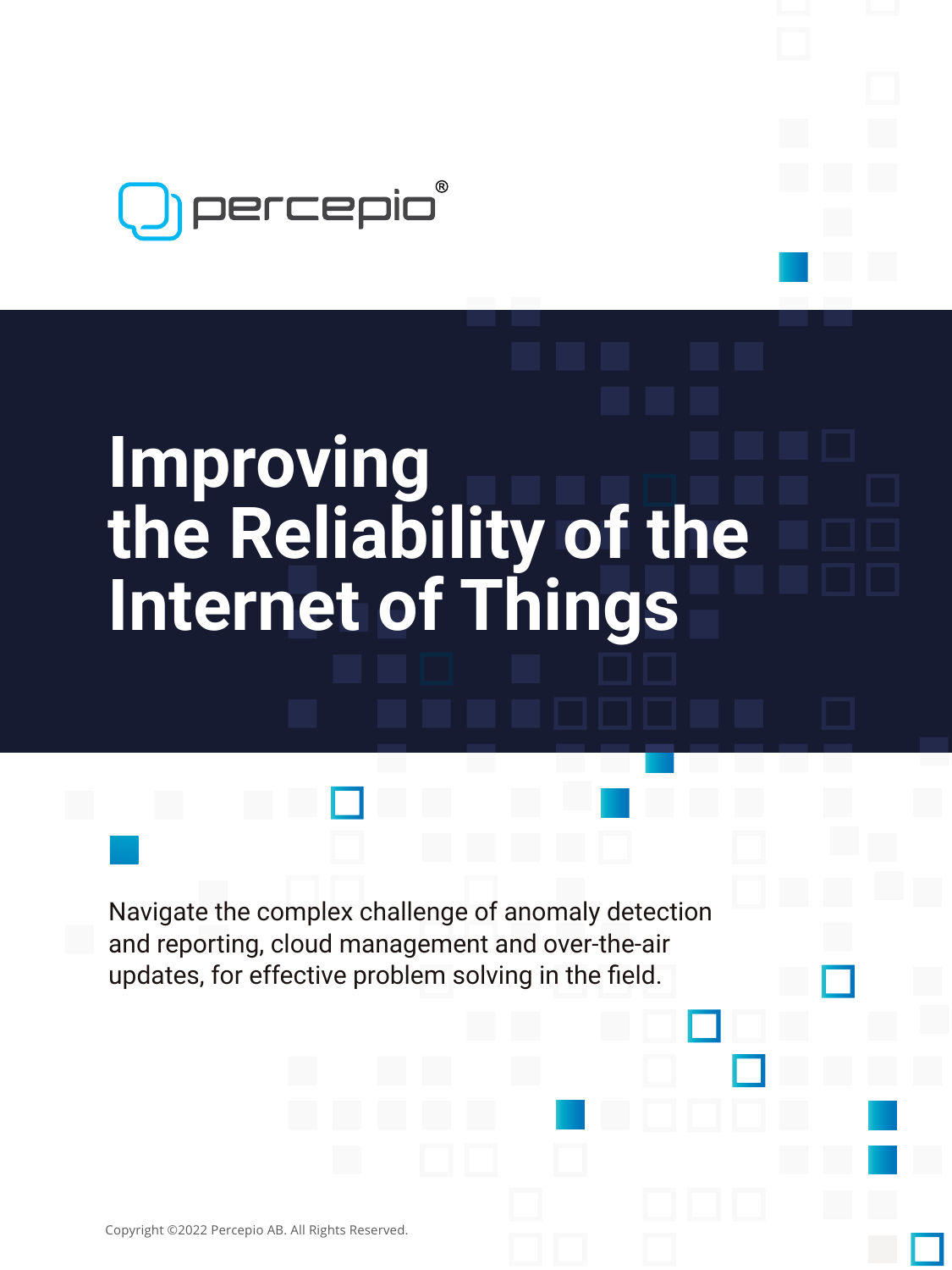## **Improving the reliability of the Internet of Things**

Systematic anomaly detection in firmware enables improved dependability during operation of IoT device fleets. Dr. Johan Kraft, CEO and founder of [Percepio](https://percepio.com/), explains the benefits.

Despite the best efforts of developers, embedded and IoT systems are usually deployed with bugs remaining in their code. A development team introduces an average of 120 bugs per 1,000 lines of code during development. Approximately 5 percent, or 6 bugs per 1,000 lines of code, typically remain in the shipped software.



When there are thousands of IoT devices deployed in the field, relying on users to report problems caused by these bugs is neither reliable nor scalable. User reports tend to be vague and unhelpful for problem solving. When there are millions of devices, this matters even more.

A system for detecting and reporting bugs and anomalies should be a key part of your toolbox. Coupled with software tracing\* and the ability to do quick over-the-air (OTA) updates, this becomes a powerful mechanism to improve the quality and reliability of a wide range of embedded and IoT systems.

\* Software tracing refers to systematic recording of timestamped software events from firmware in an embedded or IoT device. Events can be recorded from kernel code, user application code, or both. Used together with a visual trace analyzer tool, such as Percepio Tracealyzer, software tracing provides unsurpassed insight into the dynamic behavior of an embedded system.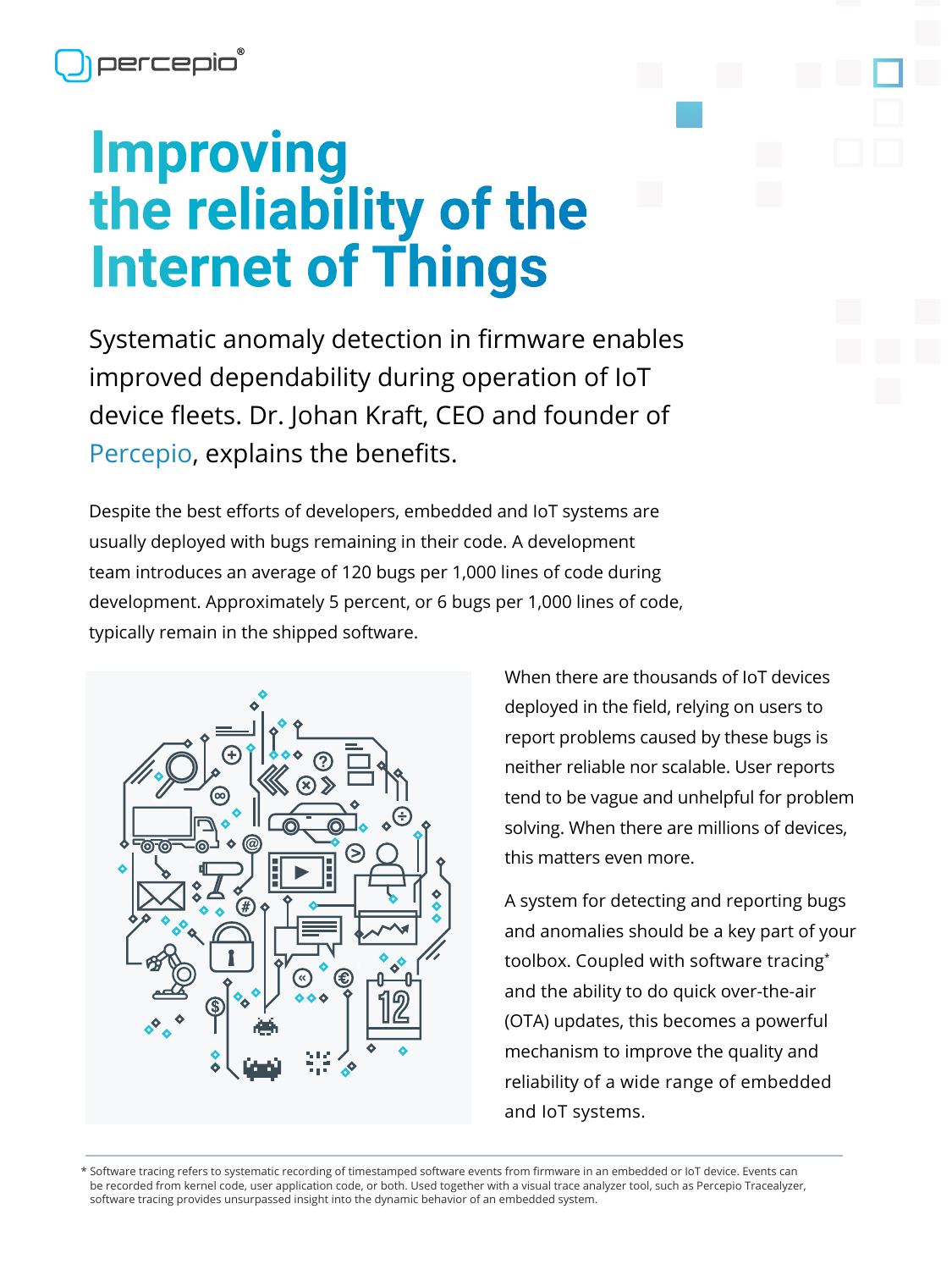These lingering bugs probably won't show up immediately, but only cause problems under certain circumstances. Otherwise, they would have been found before the product shipped. While an OTA update can solve the problem in the field, developers and operations staff need a feedback system to identify issues in deployed devices in near real time. This approach has long been standard in the development of mobile and cloud applications (DevOps) and it has now become viable for embedded development as well.

The key to discovering — and solving — problems in the field is a combination of detection tools, software tracing, cloud management and OTA updates. This is a complex challenge. Tracing code needs to be as efficient as possible in a system already constrained in resources. The link to the cloud needs to be secure and transparent. It also needs to transfer the right data to help developers identify any problems quickly and easily. The cloud service should identify which issues are new and important, and then notify developers of the problem they need to fix. Once it's fixed, the updated software must be distributed to all devices. All of this needs to scale across millions of devices.

Information flow starts in the error handling code of the IoT device, such as existing sanity checks and fault exception handlers. Using a software agent, firmware issues are shared as alerts to a customer's cloud account. An alert may include an error message and any other information relevant to the specific issue, such as software state variables and hardware registers. Depending on the severity of the issue, the alert is either shared directly or after a device restart, once the cloud connection has been restored.

**Developers and operations staff need a feedback system to identify issues in deployed devices in near real time.**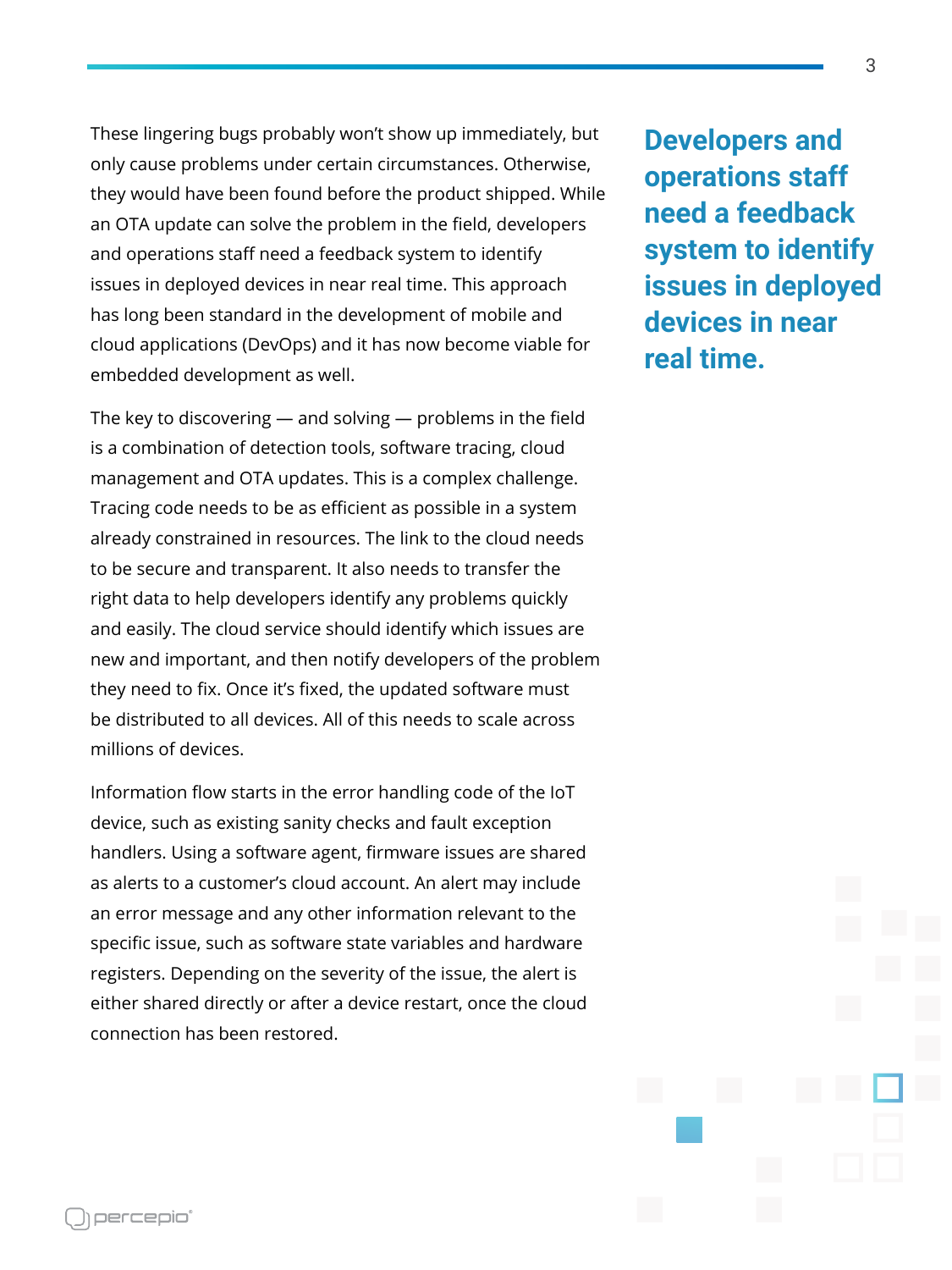

Alerts may also include a trace of the most recent software events in the device, recorded automatically by the agent. The trace provides details of the error and the context, making it easier for developers to identify the bug.

Encoding efficiency is key. The developers need enough context to identify the real problem, but tracing should be done using a minimal amount of memory.

This is important for two reasons:

- » It reduces the upload time to a fraction of a second, and
- » It minimizes the cloud-side operational costs of alert messaging and storage.

This encoding efficiency makes it possible to use trace technology out in the field, even in small IoT devices, bringing dramatic advantages. Alerts from the firmware agent are uploaded to the customers' cloud service. This is configured to store alerts and notify the DevAlert monitoring service. DevAlert then handles classification, statistics and notifications to the developers. Classification reduces the potentially large stream of alerts into a managable overview of issues to investigate, creating a to-do list that ensures nothing is missed.

This service offers configuration options, identifying, for example, the conditions under which notifications should be sent and to whom. When developers receive notifications about new issues, they can access alerts and traces to see the problem.

Privacy is also key here. The software trace never needs to leave the customer's cloud account. Only an anonymized signature of the alert is required for cloud processing, which can be provided in an external cloud service.